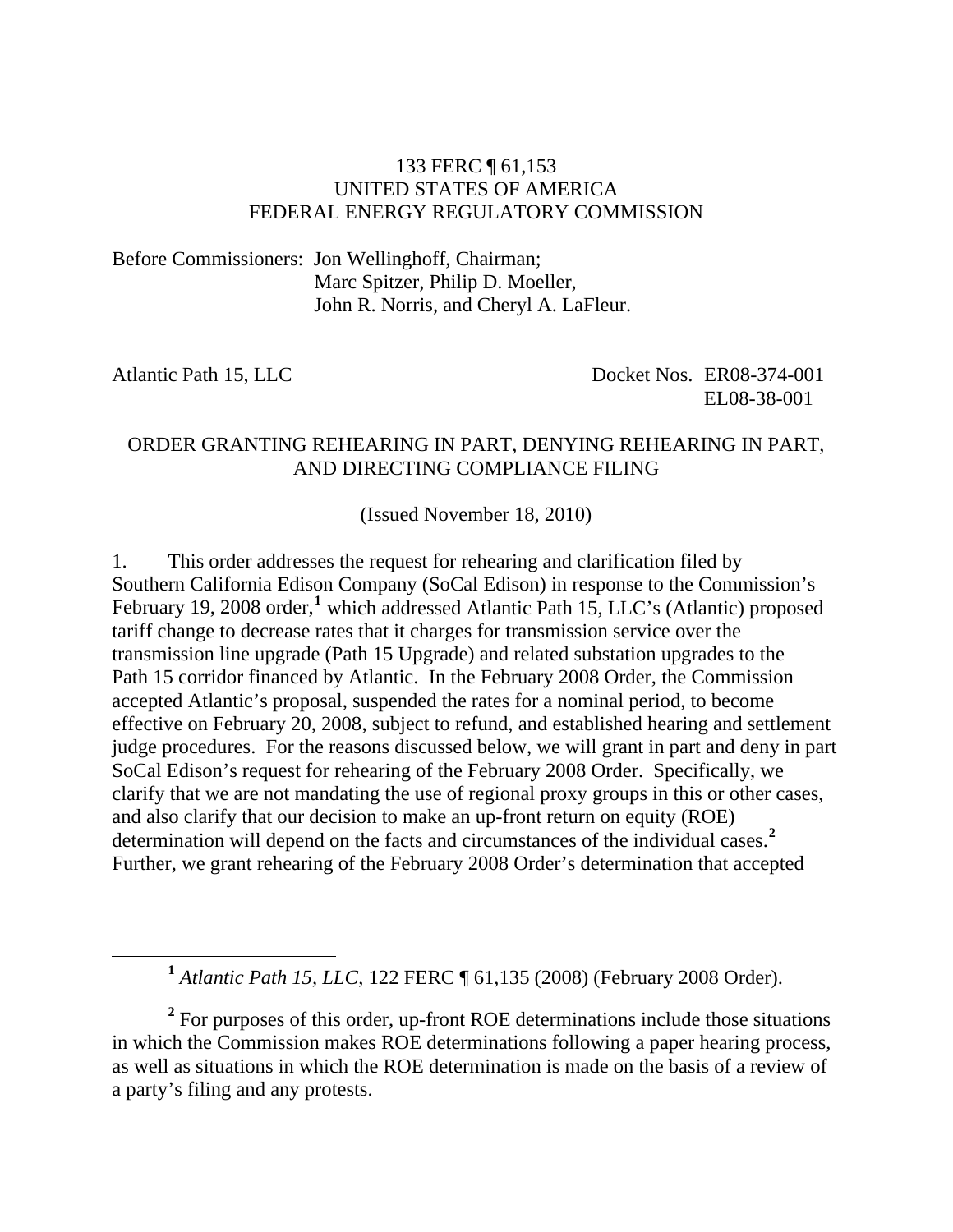Docket Nos. ER08-374-001 and EL08-38-001 - 2 -

Atlantic's use of a historical test year, and direct Atlantic to submit a compliance filing within 30 days of the date of this order.

## **I. Background**

2. The Path 15 Upgrade is an 83-mile, 500 kV transmission line built along the existing Path 15 corridor in California to relieve a constrained congestion point. In 2001, the Commission specifically recognized the Path 15 corridor as a significant problem area requiring incentives for investment to alleviate costly congestion.**[3](#page-1-0)** The upgraded Path 15 transmission line went into operation on December 22, 2004, adding roughly 1,500 MW to the existing 5,400 MW of transmission capacity from southern to northern California, and increasing transmission capacity from north to south by about 1,100 MW. On November 20, 2006, the Commission found Atlantic's proposed transmission revenue requirement (TRR) and transmission operator tariff to be just and reasonable, following certain modifications.**[4](#page-1-1)** Pursuant to an earlier settlement agreement, Atlantic agreed to file rate cases not more than three years apart, starting at the end of the first three-year rate period, and agreed that it would not seek an ROE in excess of 13.5 percent in the first rate case.**[5](#page-1-2)** The Commission allowed a three-year moratorium on rate filings and directed Atlantic to file a rate case at the end of the moratorium, including an updated (actual) capital structure for the company.**[6](#page-1-3)**

3. On December 21, 2007, Atlantic filed a proposal to reduce its TRR to \$32,146,252, which would be a reduction of \$2,774,782 from the current rates on file with the Commission (December 2007 Filing). The proposed TRR was based on the company's actual capital structure of 52 percent debt and 48 percent equity and a test

<span id="page-1-1"></span>**<sup>4</sup>** *Trans-Elect NTD Path 15, LLC*, 117 FERC ¶ 61,214 (2006), *reh'g denied* 119 FERC ¶ 61,093 (2007). Trans-Elect NTD Path 15 changed it name to Atlantic Path 15, LLC in 2006.

<span id="page-1-3"></span><span id="page-1-2"></span>**<sup>5</sup>** *Western Area Power Admin.*, 99 FERC ¶ 61,306, at 62,280, *reh'g denied*, 100 FERC ¶ 61,331 (2002), *aff'd sub nom. Pub. Util. Comm'n. of Cal. v. FERC*, 367 F.3d 925 (D.C. Cir. 2004).

**<sup>6</sup>** *See* February 2008 Order, 122 FERC ¶ 61,135 at P 2.

<span id="page-1-0"></span>**<sup>3</sup>** *Removing Obstacles to Increased Elec. Generation and Nat. Gas Supply in the Western United States*, 94 FERC ¶ 61,272, at 61,973, *reh'g denied*, 95 FERC ¶ 61,225, *order on requests for reh'g and clarification*, 96 FERC ¶ 61,155, *further order on requests for reh'g and clarification,* 97 FERC ¶ 61,024 (2001) (Removing Obstacles Orders). *See also Trans-Elect NTD Path 15, LLC,* 109 FERC *¶* 61,249, at 62,190 (2004).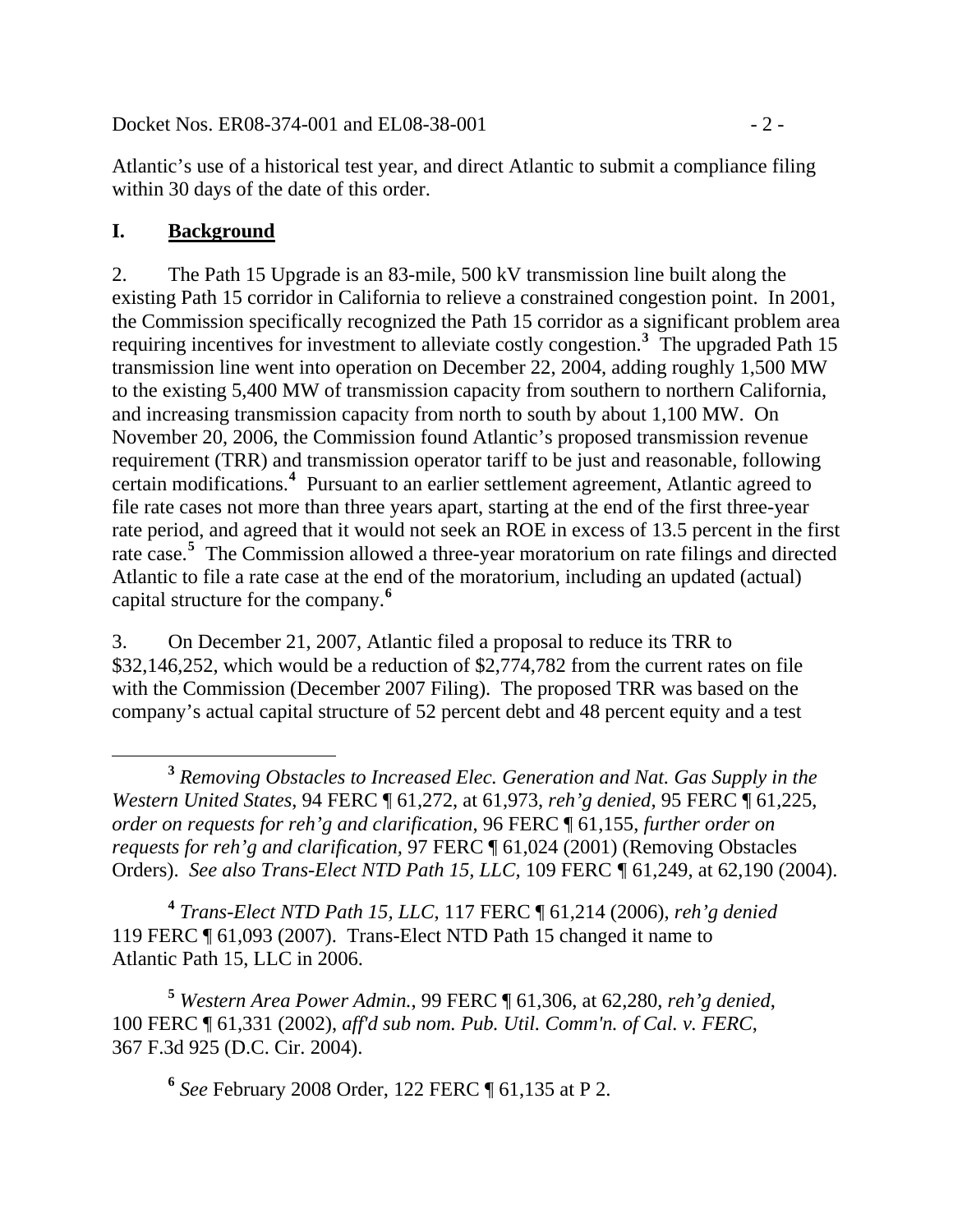Docket Nos. ER08-374-001 and EL08-38-001 - 3 -

year consisting of the 12 months ended December 31, 2006. Atlantic requested continuation of its 13.5 percent ROE without suspension, hearing, or refund.**<sup>7</sup>** Atlantic also sought Commission approval of the amortization in Account 181 (Unamortized Debt Expense) of \$4,500,000 in costs incurred in arranging the upgrade project's debt financing.

4. In the February 2008 Order, the Commission found that Atlantic's proposed rate change (other than the requested 13.5 percent ROE and the use of a historical test year) raised issues of material fact and, accordingly, set the matter for hearing and settlement judge procedures. The Commission suspended Atlantic's tariff revisions for a nominal period and permitted the rates to become effective February 20, 2008, subject to refund, and the outcome of the hearing.**[8](#page-2-0)** In addition, the Commission found that Atlantic's use of a historical test year comported with section 35.13 of the Commission's regulations.**[9](#page-2-1)**

Specifically, the Commission explained that Atlantic's proposed proxy group comprised used appropriate screening parameters in its analysis, which reduced the number of companies in Atlantic's proxy group to nine,<sup>[12](#page-2-4)</sup> with a range of reasonable returns of 7.63 5. The Commission also summarily approved Atlantic's 13.5 percent ROE, and found that Atlantic's use of the single step discounted cash flow (DCF) methodology was consistent with Commission policy.**[10](#page-2-2)** In doing so, the Commission discussed the benefits of using region-wide proxy groups for the determination of ROE, including the process by which such proxy groups can provide up-front certainty to the financial community regarding recovery of investments made in critical infrastructure.**[11](#page-2-3)** 17 investor-owned utilities in the Western Electric Coordinating Council (WECC) footprint, where the Path 15 Upgrade is located. The Commission stated that Atlantic

**<sup>7</sup>** *See* December 2007 Filing at 5.

**8** February 2008 Order, 122 FERC ¶ 61,135 at P 14.

**9** 18 C.F.R. § 35.13 (2010).

**<sup>10</sup>** February 2008 Order, 122 FERC ¶ 61,135 at P 16.

**<sup>11</sup>** *Id.* P 15-16.

<span id="page-2-1"></span><span id="page-2-0"></span> $\overline{a}$ 

<span id="page-2-4"></span><span id="page-2-3"></span><span id="page-2-2"></span><sup>12</sup> The nine companies in Atlantic's proxy group are: Black Hills Corporation, Edison International, IDA Corporation, Inc., PG&E Corporation, Portland General Electric Co., Pinnacle West Capital, PNM Resources, Sempra Energy, and Xcel Energy, Inc. *See* December 2007 Filing, Prepared Direct Testimony of James M. Coyne, Ex. No. ATL-4 at page 21.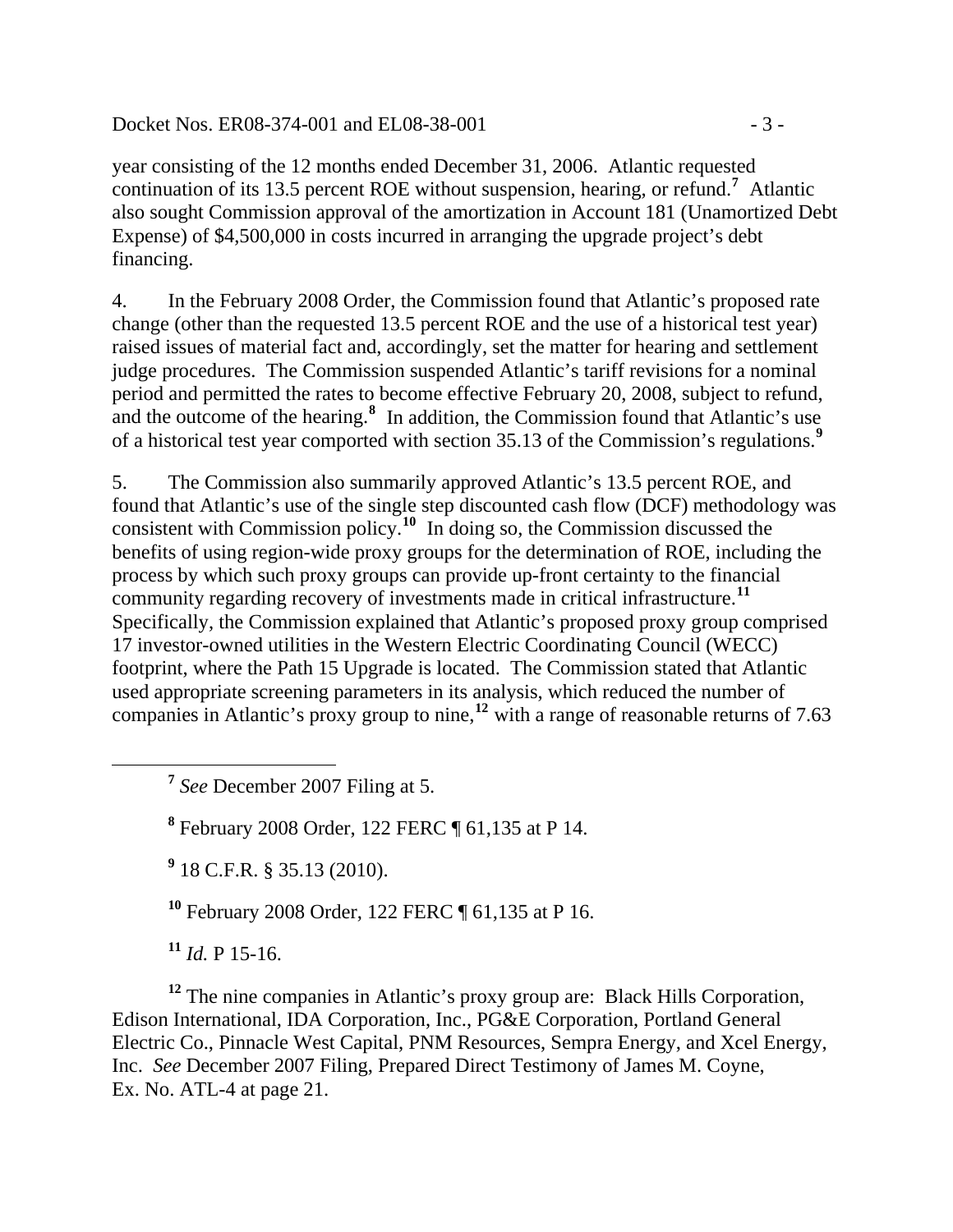#### Docket Nos. ER08-374-001 and EL08-38-001 - 4 -

found that continuation of Atlantic's 13.5 percent ROE was reasonable and consistent screening parameters, in calculating a ROE using the DCF method.<sup>17</sup> The February 2008 Order also stated that use of a regional proxy group may allow for more up-front ROE determinations. **18** percent to 13.67 percent.**<sup>13</sup>** Based on this WECC-wide proxy group, the Commission with the stated purpose of the recently-enacted section 219 of the Federal Power Act (FPA),**<sup>14</sup>** the principles set forth in Order No. 679,**<sup>15</sup>** and recent precedent.**<sup>16</sup>** The Commission also found that, as a matter of policy, it was appropriate to use a proxy group with companies from the region in which the utility is located, with appropriate

filed by the California Public Utilities Commission (CPUC), but reserved the three issues raised by SoCal Edison in its rehearing request and established compliance obligations 6. Subsequently, Atlantic and several parties entered into an uncontested settlement (Settlement) in this proceeding that resolved many of the issues that the Commission set for hearing. The Settlement also provided for the withdrawal of a request for rehearing

**<sup>14</sup>** [16 U.S.C. § 824s \(2006\)](http://www.lexis.com/research/buttonTFLink?_m=0cf453debea09465bccba52dac265b5e&_xfercite=%3ccite%20cc%3d%22USA%22%3e%3c%21%5bCDATA%5b124%20F.E.R.C.%20P61%2c106%5d%5d%3e%3c%2fcite%3e&_butType=4&_butStat=0&_butNum=83&_butInline=1&_butinfo=16%20U.S.C.%20824S&_fmtstr=FULL&docnum=1&_startdoc=1&wchp=dGLzVzz-zSkAW&_md5=8020da3c6f7a69283103be5b85026b60).

**<sup>15</sup>** *Promoting Transmission Investment through Pricing Reform,* Order No. 679, FERC Stats. & Regs. ¶ 31,222 (Order No. 679), *order on reh'g*, Order No. 679-A, FERC Stats. & Regs. 31,236 (2006), *order on reh'g*, 119 FERC ¶ 61,062 (2007).

**<sup>16</sup>** *See Pacific Gas & Elec. Co.*, 120 FERC ¶ 61,296 (2007).

**<sup>17</sup>** February 2008 Order, 122 FERC ¶ 61,135 at P 19 (citing *Bangor Hydro Elec. Co.*, 117 FERC ¶ 61,129, at P 38 (2006), *order on reh'g*, 122 FERC ¶ 61,265 (2008) (*Bangor Hydro*); *Midwest Indep. Transmission Sys. Operator, Inc.*, 100 FERC ¶ 61,292, at P 9-12 (2002), *reh'g denied*, 102 FERC ¶ 61,143 (2003) (*Midwest ISO*)).

**<sup>18</sup>** *Id.*

 $\overline{a}$ **<sup>13</sup>** Atlantic's screening parameters included: (1) using only those utilities that are currently paying cash dividends; (2) using utilities that are covered by two generally recognized utility industry analysts; (3) using utilities that had similar senior bond and/or corporate ratings; (4) using utilities that had not announced a merger during the sixmonth period used to calculate the dividend yields; and (5) using utilities that have both a Thompson Financial First Call growth rate and are covered by Value Line. *See* February 2008 Order at P 20.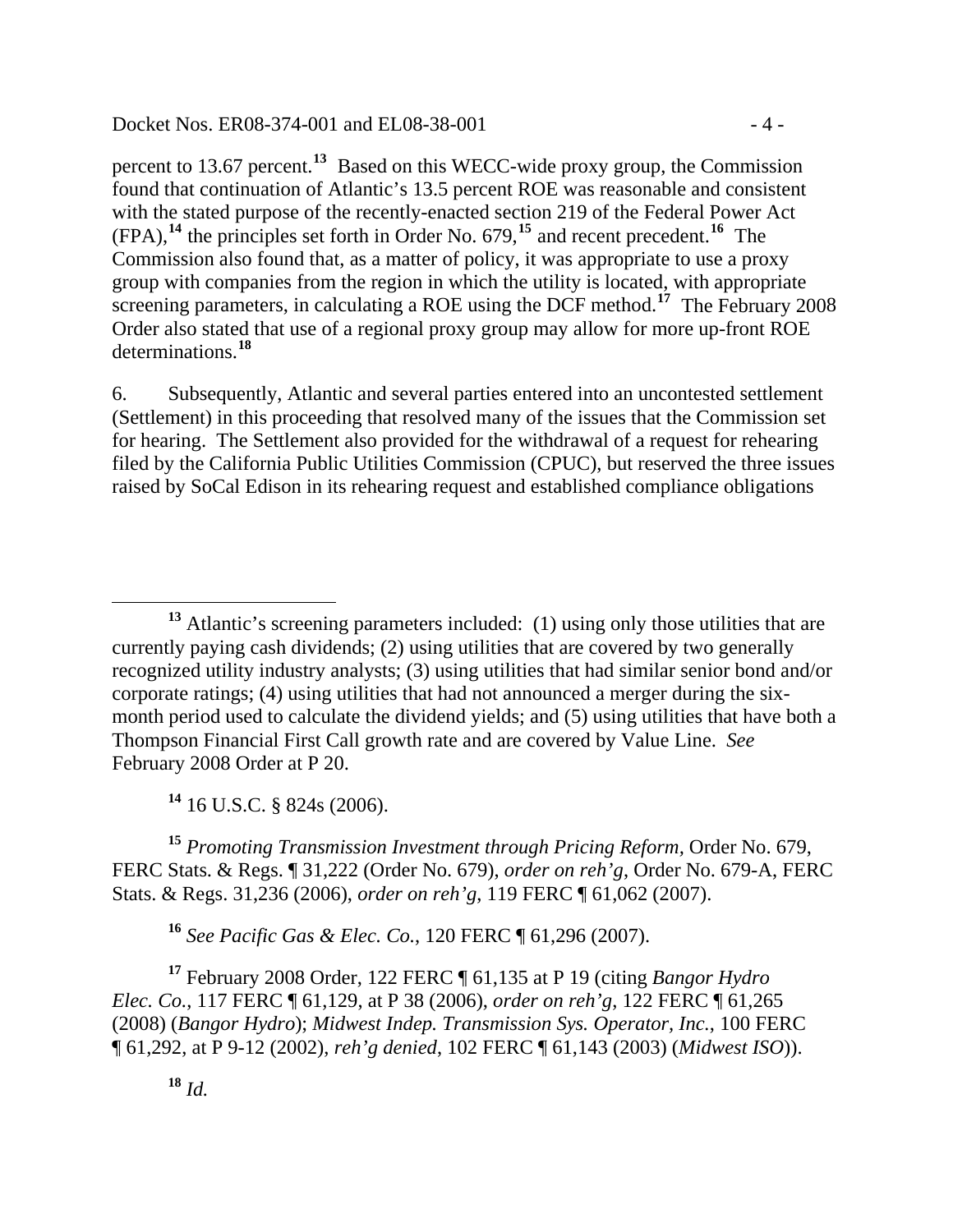Docket Nos. ER08-374-001 and EL08-38-001 - 5 -

should the Commission grant rehearing on one or more of these issues. The Commission approved the settlement as fair and reasonable and in the public interest.**[19](#page-4-0)**

## **II. Discussion**

7. In its rehearing request, SoCal Edison argues that the Commission: (1) should not mandate the use of WECC-only regional proxy groups for utilities located in the western United States, excluding otherwise comparable non-WECC utilities in a proxy group used to determine the ROE for a WECC utility; (2) should not mandate use of an up-front ROE determination methodology in all incentives and general rate cases; and (3) erred in approving Atlantic's use of a historical test year without setting the issue for hearing.

# **A. Regional Proxy Groups**

# **1. Rehearing Requests**

8. SoCal Edison states that, to the extent that the February 2008 Order holds that a region-wide proxy group must be used in all ROE cases for all utilities in the WECC, it seeks rehearing. Historically, SoCal Edison explains, the Commission has drawn from throughout the country to assemble a proxy group of comparable risk using several screening criteria in order to assemble that group, including bond rating, utility size, exposure to nuclear generation, and the absence of merger activity. It asserts that proxy groups are also typically determined based on the specific facts of each case and that imposing a one-size-fits-all proxy group standard would inappropriately limit the Commission's ability to develop the criteria most appropriate for use in individual cases. SoCal Edison argues that the February 2008 Order represents the first time in which the Commission has indicated that it might require the exclusion of comparable non-western utilities from a proxy group, based solely on these utilities' location outside the WECC, and thus represents a major change in policy with far-reaching consequences.

9. SoCal Edison submits that excluding from the proxy group otherwise comparable utilities located outside the WECC also distorts the DCF analysis by unduly limiting the sample. SoCal Edison points out that, unlike certain utilities and RTOs in other regions of the country where the Commission has used geographic proximity as a screening criterion, the utilities in the WECC have a wider range of risk factors that is more characteristic of the nation as a whole than of a distinct sub-region. It states that WECC members rely on markedly different portfolios of power supply resources, ranging from

<span id="page-4-0"></span>**<sup>19</sup>** *Atlantic Path 15, LLC*, 128 FERC ¶ 61,130 (2009). Although the CPUC did not file a formal request to withdraw its rehearing request, we deem that request withdrawn because we have approved the Settlement.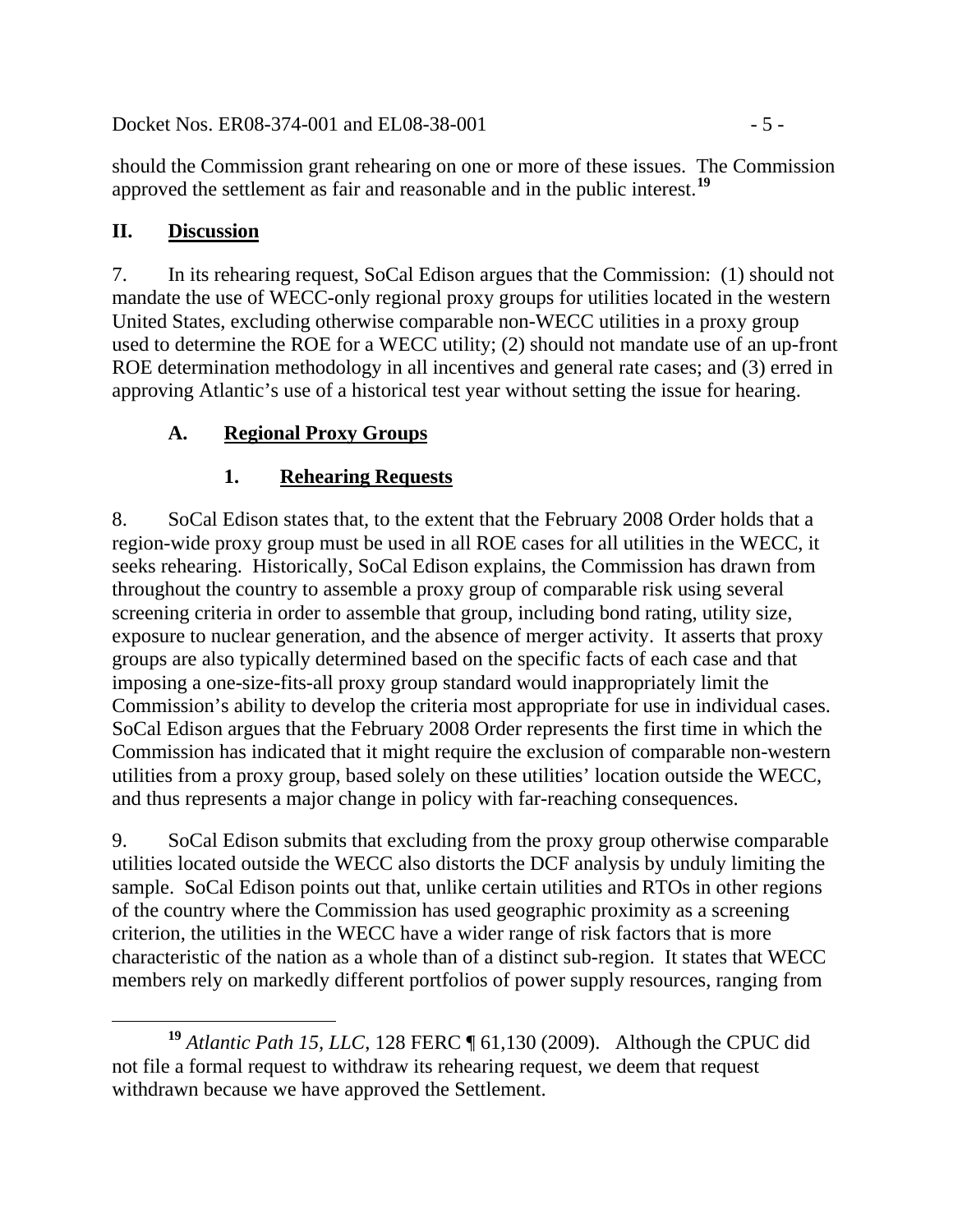### Docket Nos. ER08-374-001 and EL08-38-001 - 6 -

portfolios that are dominated by coal-fired generation, to portfolios that are dominated by hydroelectric or natural gas generation. SoCal Edison argues that the mere fact that western utilities are electrically integrated and operate in the same geographic area does not establish that they face comparable business or financial risks. Moreover, SoCal Edison points to Commission precedent where it rejected using geographic location as a proxy group screening factor.<sup>20</sup> SoCal Edison also argues that limiting the proxy group to WECC utilities ignores the fact that utilities compete for scarce capital with companies around the nation, noting that the financial markets in which that competition occurs are not regional, but national or even international.

10. Further, SoCal Edison submits that using a national sample, with Atlantic's screens, would provide the same measure of regulatory certainty and would be just as straightforward as using a region-wide sample. Thus, it argues that the Commission should adopt a national – not a region-wide – sample, screened with Atlantic's criteria and reject the required use of a WECC-only proxy group.

11. Finally, SoCal Edison asserts that the Commission's action in this case obscures the far-reaching impact of its decision to assemble a WECC-only proxy group, explaining that excluding non-WECC members from consideration in a DCF analysis would substantially lower both the top and midpoint of the range of reasonableness. SoCal Edison further notes that the reduction is not apparent here because Atlantic began with a WECC-only sample and because its incentive ROE request was acceptable so long as it was below the top of the range of reasonableness. SoCal Edison contends that the impact on the utility would be apparent in non-incentive ROE cases, since the starting point is the midpoint of the range of reasonableness, not the top of the range.

# **2. Commission Determination**

12. We deny SoCal Edison's request for rehearing on this issue, but we clarify our policy on proxy group composition. As discussed herein, we clarify that we will not mandate that a filing company must apply a regional proxy group in calculating its requested ROE.

13. In assessing whether a filing company's proposed proxy group is appropriate, the Commission's obligation is to ensure that the proposed proxy group consists of companies with comparable risks to those facing the applicant. While geographic proximity may be a relevant factor in identifying companies with comparable risks, it is not the sole basis for inclusion of companies in a proxy group. Thus, the Commission

**<sup>20</sup>** SoCal Edison Rehearing Request at 29 (citing *Consumers Energy Co.*, 98 FERC ¶ 61,333 (2002)).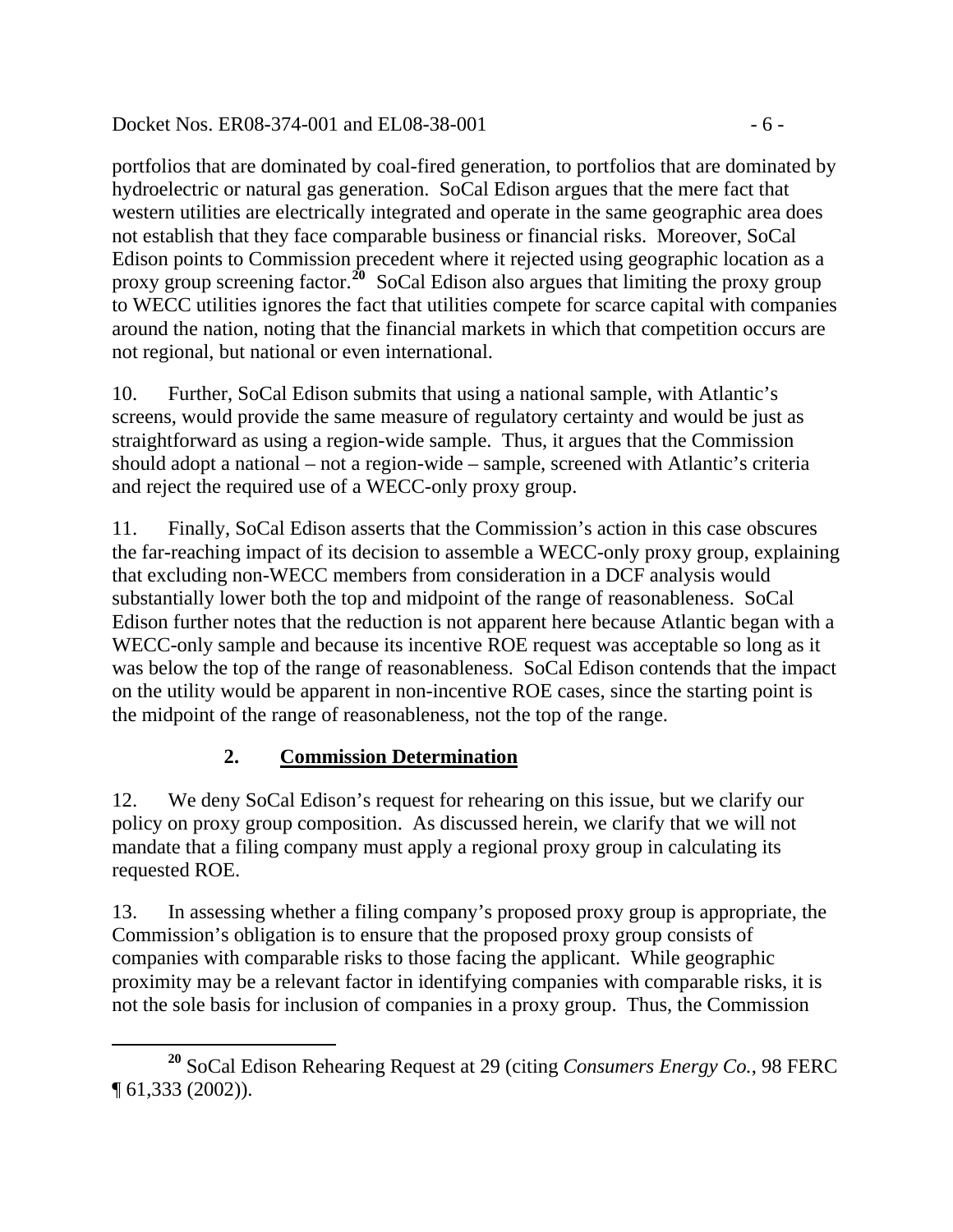Docket Nos. ER08-374-001 and EL08-38-001 - 7 -

will not mandate that a proxy group must be composed of companies in the same geographic region as the filing company.

14. The question of which companies should be included in a proxy group is properly resolved based on the facts and circumstances of each case. In some cases, a filing company may rely solely on companies in its region to form a proxy group and to perform its DCF analysis, after demonstrating that these companies have comparable risk to the filing company. In other cases, a filing company may identify companies with comparable risk by looking beyond its geographic region. The filing company must, of course, fully support its choice of a proxy group, and intervenors are free to challenge the reasonableness of the filing company's choice.

CAISO, given the limited number of comparable companies. Instead, Atlantic's expert 15. Here, the Commission did not mandate that Atlantic use a regional proxy group. Instead, Atlantic itself proposed using a WECC-wide proxy group rather than a national proxy group.**[21](#page-6-0)** Atlantic explained that it did not use companies operating only in "consider[ed] companies operating in the WECC region and the CAISO to be sufficiently comparable in terms of operating risks and transmission operations (all are members of the WECC)."**[22](#page-6-1)** As discussed above, Atlantic applied screening criteria that eliminated eight of the seventeen companies that were initially selected, leaving a final proxy group of nine companies that were located in the WECC. Atlantic applied a DCF analysis, the results of which are described in the testimony and work papers that were included as part of the December 2007 Filing. We reaffirm that Atlantic provided adequate support in its testimony and supporting materials for using a proxy group comprised of entities in the WECC.

16. Further, we note that SoCal Edison's concern about using regional proxy groups was not squarely related to Atlantic Path 15's use of such a proxy group, but rather about the broader policy issues that were raised by the February 2008 Order's statements regarding the benefits of using a regional proxy group. Indeed, SoCal Edison does not object to the Commission's summary approval of Atlantic's proposed 13.5 percent ROE.**[23](#page-6-2)** As discussed above, we clarify that the Commission's focus is on whether a proxy group includes companies of comparable business or financial risk, and we will not mandate that a proxy group must be composed of companies in the same geographic region as the filing company.

<span id="page-6-2"></span><span id="page-6-1"></span><span id="page-6-0"></span>

**<sup>21</sup>** *See* December 2007 Filing, Ex. ATL-4 at 21-22.

**<sup>22</sup>** *Id.*, Ex. ATL-4 at 22.

**<sup>23</sup>** *See* SoCal Edison Rehearing Request at 24.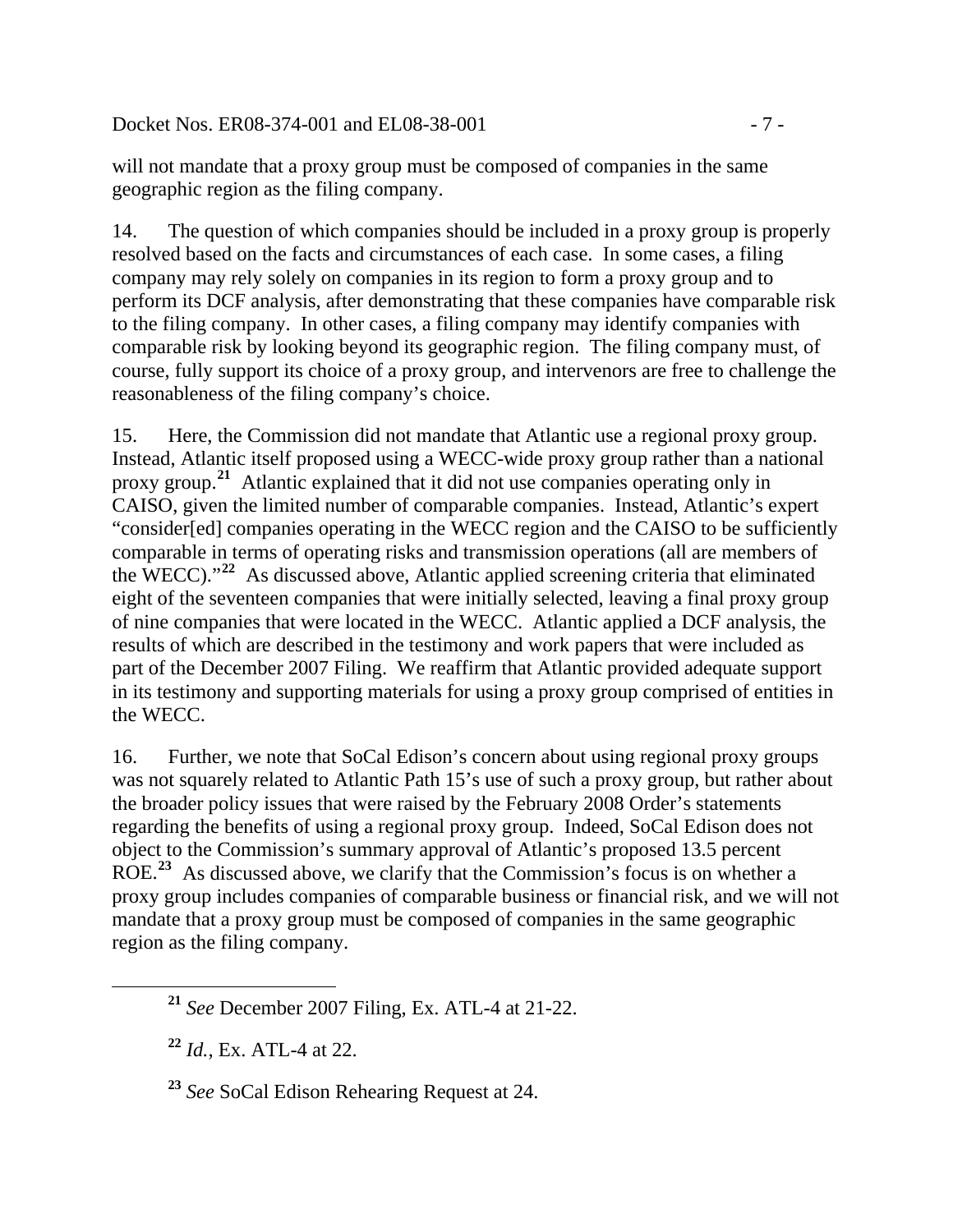Docket Nos. ER08-374-001 and EL08-38-001 - 8 -

17. Because we clarify our policy, as discussed herein, SoCal Edison's alternative request for rehearing is moot and therefore denied.

# **B. Up-Front ROE Determination**

# **1. Rehearing Request**

18. SoCal Edison argues that the February 2008 Order provides a vehicle by which entities that want an up-front ROE determination can secure one without a trial-type evidentiary hearing. SoCal Edison contends that while regulatory certainty and prompt resolution may support the use of an up-front ROE determination approach in certain circumstances, such as in an incentive ROE case, mandating the use of such an approach for all ROE cases, particularly general rate cases, would be a major change in Commission policy and is inappropriate.**[24](#page-7-0)**

19. First, SoCal Edison explains that the considerations that may counsel for up-front ROE determinations in incentive rate cases (e.g., up-front decisions may help with financing projects) may not be present in general rate cases, which are more likely to be set for hearing for other issues. Second, SoCal Edison contends that a general rate case applicant that is willing to go to hearing should have the flexibility to develop a proxy group that is the most appropriate under the circumstances. Third, SoCal Edison argues that general rate cases require a more tailored analysis than incentive rate cases, because the focus in general rate cases is establishing a range of reasonable returns and placing the applicant's ROE at an appropriate point in that range, while the focus in an incentive rate case is to ensure the applicant is not above the top of the range of reasonable returns. SoCal Edison asserts that this approach is consistent with Commission precedent.

# **2. Commission Determination**

20. In response to SoCal Edison's argument that we should not require an up-front ROE determination in all cases, we clarify that our decision to make an up-front ROE determination will depend on the facts and circumstances of each individual case.

21. While we note the February 2008 Order acknowledged that the use of regional proxy groups may allow for up-front ROE determinations, we recognize that choosing a regional proxy group is not independently dispositive. We will look at the facts and circumstances presented in each proceeding, including the written submissions of the

<span id="page-7-0"></span>**<sup>24</sup>** SoCal Edison Rehearing Request at 33-34 (citing *Southern Cal. Edison Co*., 92 FERC ¶ 61,070, at 61,264 (2000)).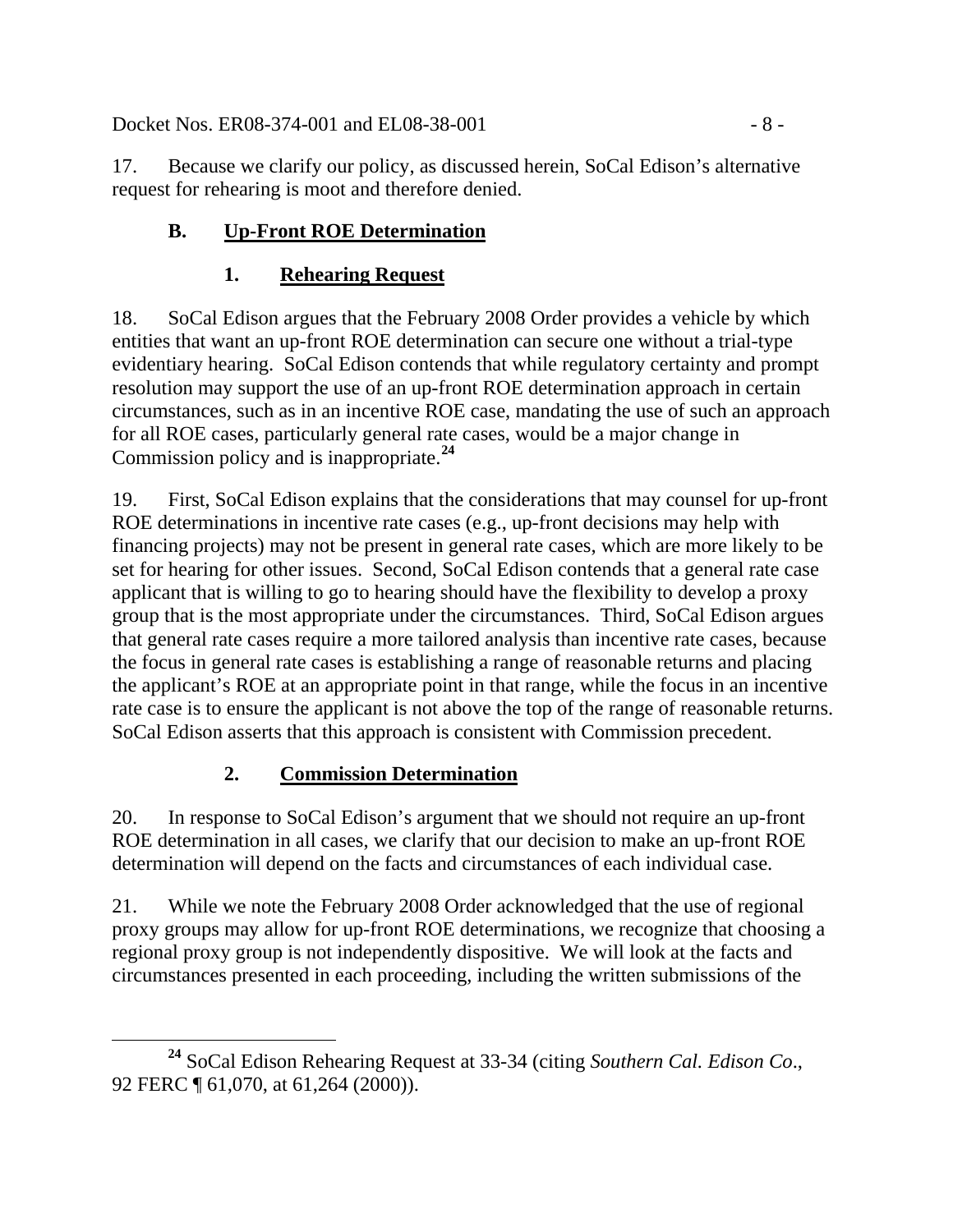Docket Nos. ER08-374-001 and EL08-38-001  $-9$  -

filing company and intervenors, in determining whether it is appropriate to make an upfront ROE determination or to order an evidentiary hearing.

22. Nonetheless, we affirm that the Commission retains discretion to make up-front ROE determinations if the record before it is sufficient to make such a summary finding. Recently, in *Pioneer Transmission LLC*,<sup>[25](#page-8-0)</sup> the Commission rejected the claim that it must always order trial-type hearings in ROE cases. As the Commission noted in *Pioneer*, federal courts have held that a formal trial-type hearing is unnecessary where there are no material facts in dispute.<sup>[26](#page-8-1)</sup> The Commission further emphasized that it is not sufficient for a protesting party merely to allege an issue of disputed fact—parties "must make an adequate proffer of evidence to support them."**[27](#page-8-2)** The *Pioneer* order emphasized, "The Commission is only required to provide a trial-type hearing if the material facts in dispute cannot be resolved on the basis of written submissions in the record."**[28](#page-8-3)**

23. The same principles that the Commission articulated in *Pioneer* may also be applied to general rate cases. If we are able to make summary determinations based on the written record, then we are not required to establish trial-type evidentiary hearing procedures. If intervenors believe that a trial-type hearing is more appropriate than an up-front ROE determination in general rate cases or incentive rate cases, we will consider such arguments on a case-by-case basis. Likewise, where filing companies themselves request that the Commission establish hearing procedures, we will consider those requests as well.

24. In light of this clarification with respect to the Commission's approach to making up-front ROE determinations, we deny SoCal Edison's alternative request for rehearing regarding that issue.

**<sup>25</sup>** 130 FERC ¶ 61,044 (2010) (*Pioneer*).

<span id="page-8-1"></span>**<sup>26</sup>** *Id.* P 35 (citing *Moreau v. FERC*, 982 F.2d 556, 568 (D.C. Cir. 1993)). *See also, e.g.*, *Blumenthal v. FERC*, 613 F.3d 1142, 1144 (D.C. Cir. 2010).

<span id="page-8-3"></span><span id="page-8-2"></span>**<sup>27</sup>** *Pioneer*, 130 FERC ¶ 61,044 at P 35 (quoting *Cerro Wire & Cable Co. v. FERC*, 677 F.2d 124, 129 (D.C. Cir. 1982)).

**<sup>28</sup>** *Id*. n.73.

<span id="page-8-0"></span>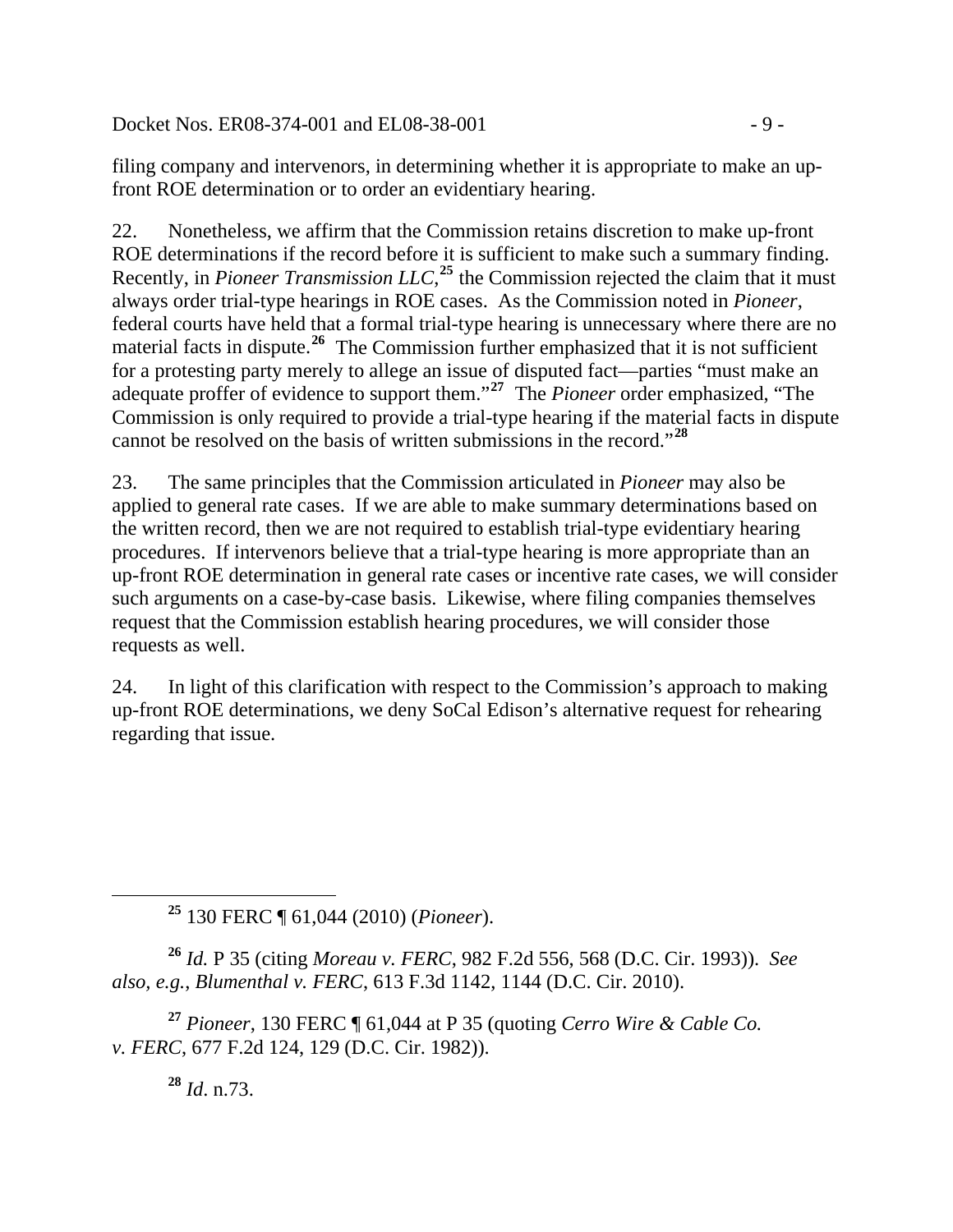### **C. Historical Test Year**

### **1. Rehearing Request**

25. SoCal Edison argues that the Commission erred in approving Atlantic's use of a historical test year in this proceeding and not setting the issue for hearing. In support, it states that because Atlantic's rates are based on the cost of a single asset, the use of an historical test year in establishing Atlantic's base TRR will overstate Atlantic's costs, which will result in unjust and unreasonable rates. SoCal Edison explains that, unlike a traditional transmission service provider, Atlantic does not own a multi-component transmission system that needs to be improved through capital expenditures in order to meet the load demands of its customers. It asserts that, with the Commission's summary approval of the use of a calendar year 2006 historical test period to support a TRR that becomes effective February 20, 2008, Atlantic will earn an actual ROE well in excess of the 13.5 percent, given that two years of accumulated depreciation are disregarded when the 2006 test year is used to calculate the base TRR.**[29](#page-9-0)** Thus, SoCal Edison contends that Atlantic should use a test year that reflects the period during which the rates will be in effect (i.e., 2008 or 2009); otherwise, Atlantic will receive an unjustified ROE windfall, which will increase as Atlantic's cost-justified base TRR continues to decline as the company depreciates its plant.**[30](#page-9-1)**

26. SoCal Edison also argues that the Commission has previously ruled that the use of a historical test year for filing purposes does not preclude inquiry into whether the use of that test year is just and reasonable for purposes of setting rates. Specifically, SoCal Edison points to cases where it states the Commission recognized that even though the Commission's regulations permit the use of historical test year information for filing purposes, using such a historical test year for a single asset company with a declining rate base for ratemaking purposes could result in unjust and unreasonable rates.**[31](#page-9-2)** It argues that the Commission's decision to summarily approve the use of the historical test year disregards this precedent without explanation and is therefore arbitrary and capricious.

**<sup>30</sup>** *Id*. at 13.

<span id="page-9-2"></span><span id="page-9-1"></span><span id="page-9-0"></span>**<sup>31</sup>** *Id*. at 16-17 (citing *Ozark Gas Transmission Co.*, 50 FERC ¶ 61,252, at 61,767- 768, *aff'd in relevant part,* 53 FERC ¶ 61,451, at 62,586 (1990), *settlement approved,*  55 FERC ¶ 61,360 (1991) and *Maine Yankee Atomic Power Co.,* 29 FERC ¶ 61,055, at 61,121 (1984)).

**<sup>29</sup>** SoCal Edison Rehearing Request at 12.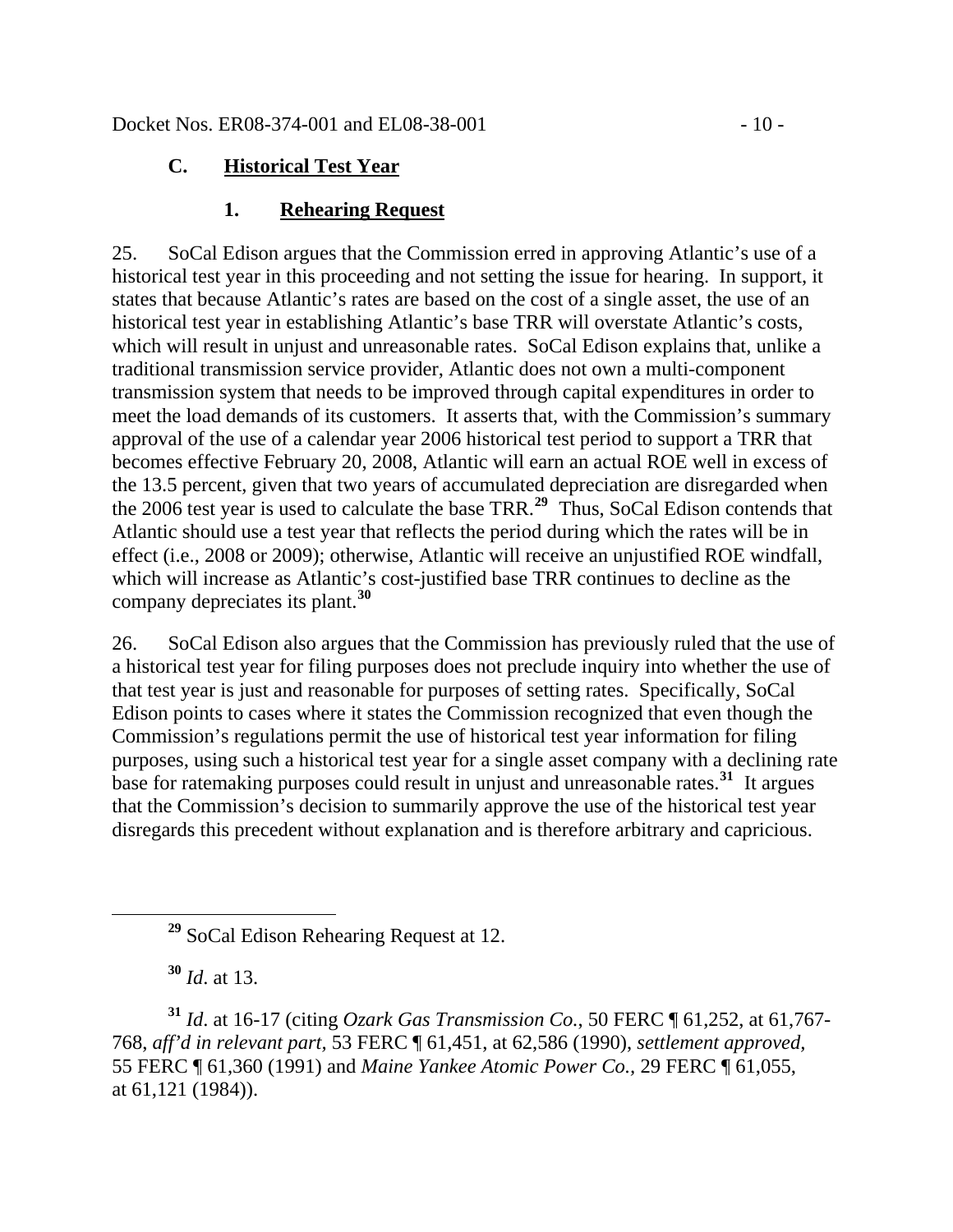#### Docket Nos. ER08-374-001 and EL08-38-001 - 11 -

27. SoCal Edison also asserts that the Commission's reliance upon a regulation that pertains only to section 205 filings to summarily dispose of the historical test year issue in the section 206 proceeding is error. In support, it states that none of the Commission's regulations, including those promulgated under FPA section 205, prescribe the test year that may be used in a section 206 proceeding.**[32](#page-10-0)** SoCal Edison argues that even if the Commission properly relied upon section 35.13 in ruling upon Atlantic's section 205 filing, those regulations have no bearing on the section 206 proceeding that the Commission commenced in the February 2008 Order. As a result, it argues that the Commission's rationale for declining to set Atlantic's use of a historical test year for hearing does not apply to the Commission's section 206 proceeding.

## **2. Commission Determination**

28. We will grant rehearing on this issue based on the circumstances presented here. We agree with SoCal Edison that Atlantic is not similarly situated to transmission providers with a number of different transmission assets of different vintages that could require new capital additions on a yearly basis. Atlantic is a new, single asset utility that has minimal probability for new transmission upgrades in the near term. Therefore, the underlying presumption that the use of an earlier time period historical test year, with plant balances that would have a significant time lag when compared to the effective date of the rates, may be just and reasonable because of the possibility of new intervening capital additions is not present in the instant proceeding. As the Commission has explained:

> The ultimate purpose of a fully allocated cost of service filing before this Commission is to support a rate to be charged for the provision of electric service that is both fair and reasonable and which allows a utility to recover fully its cost of providing that service.… Synchronizing expenses, allocation factors, and billing determinants to the test period not only helps to ensure that each customer will pay its fair share of the costs incurred by the utility, but also helps to ensure that the utility's revenues will match its costs.**[33](#page-10-1)**

<span id="page-10-1"></span><span id="page-10-0"></span>**<sup>33</sup>** *Delmarva Power and Light Co.*, 38 FERC ¶ 61,098, at 61,257 (1987), *order denying reh'g*, 43 FERC ¶ 61,250 (1988), *aff'd mem.* No. 88-1557 (D.C. Cir. 1989). *See also, e.g.*, *Westar Energy, Inc.*, 122 FERC ¶ 61,268, at P 98 (2008) ("Under Commission policy, companies must use a fully-synchronized test period cost-of-service study that uses either an historical test period or a projected test period.")

**<sup>32</sup>** *Id.* at 20.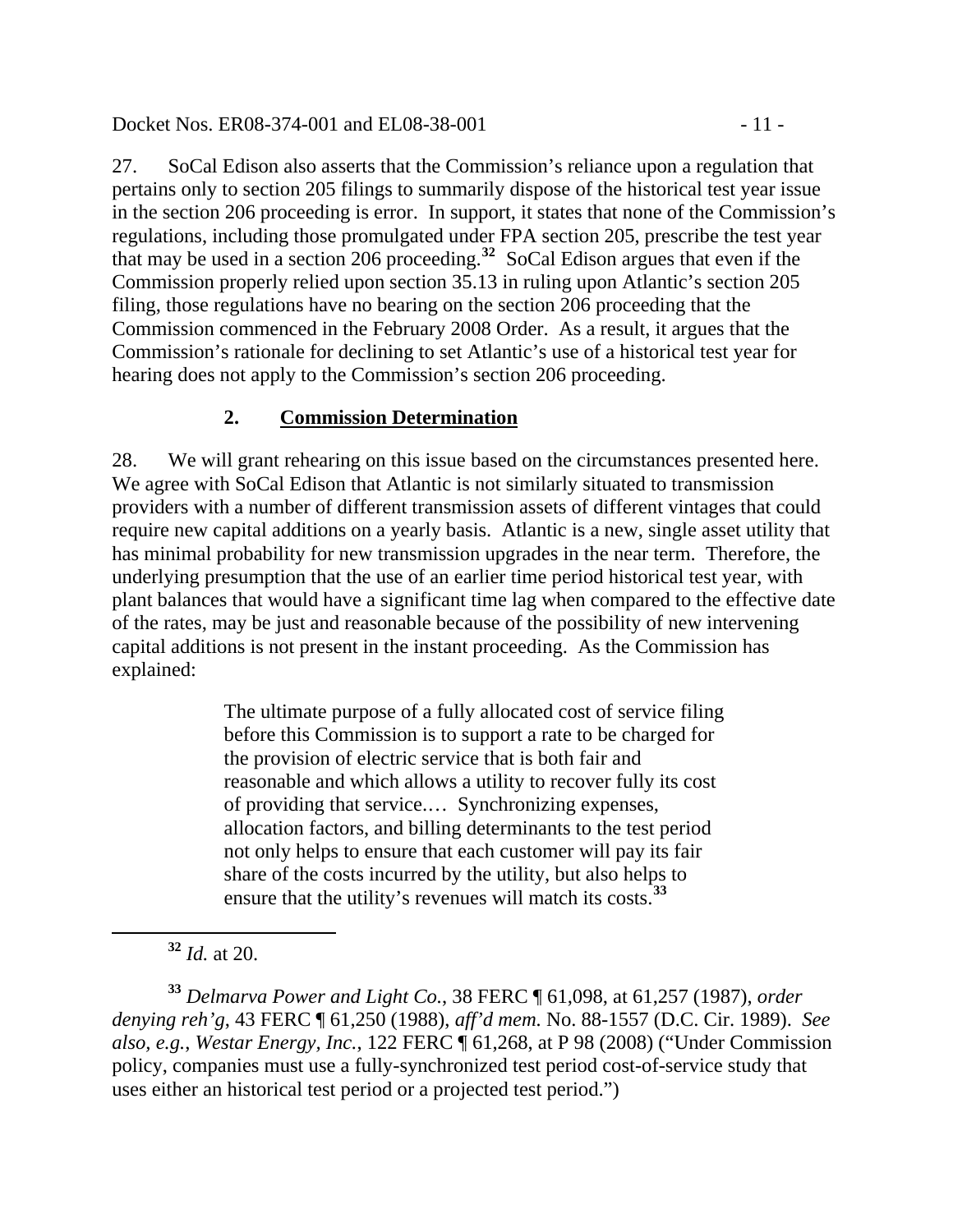29. Similarly, here we find that historical test year data, while adequate for suspension purposes, in certain situations may lead to an over-recovery of costs without appropriate adjustments. As such, our responsibilities under the FPA require that any potential overrecovery of costs be addressed and resolved. We also note that the parties to this proceeding have resolved through the uncontested Settlement all other pending cost-ofservice issues (but for the two ROE issues being addressed in this order), so that we cannot ascertain whether other test year costs involving non-plant balances may have had significant changes. As such, based on the specific facts of this case, we will grant rehearing on this issue.

30. Section 3.3 of Settlement expressly contemplates Commission action on SoCal Edison's request for rehearing. Specifically, this section provides that if the Commission or a court finds that the February 2008 Order was in error in approving Atlantic's use of a historical test year and deciding not to set the issue for hearing, then Atlantic will reduce its Base TRR by \$100,000 per year. Further, section 3.4 of the Settlement provides that within 30 days of the occurrence of a "Trigger Event" – which includes the issuance of this order granting rehearing on this issue – Atlantic shall file revised tariff sheets that reflect the applicable reduction in the base TRR.**[34](#page-11-0)** In accordance with sections 3.3 and 3.4 of the Settlement, we direct Atlantic to file revised tariff sheets reflecting the reduction of \$100,000 in its base TRR within 30 days of the date of this order.

### The Commission orders:

(A) SoCal Edison's request for rehearing is granted in part and denied in part, as discussed in the body of this order.

<span id="page-11-0"></span>**<sup>34</sup>** Section 3.4 provides that Atlantic shall request an effective date for the revised tariff sheets that is the earlier of 60 days from the date of filing or 30 days prior to the effective date of a rate filing contemplated in section 5.1 of the Settlement. Section 5.1 states that Atlantic will file a revised base TRR by no later than February 18, 2011 with a requested effective date of April 19, 2011.